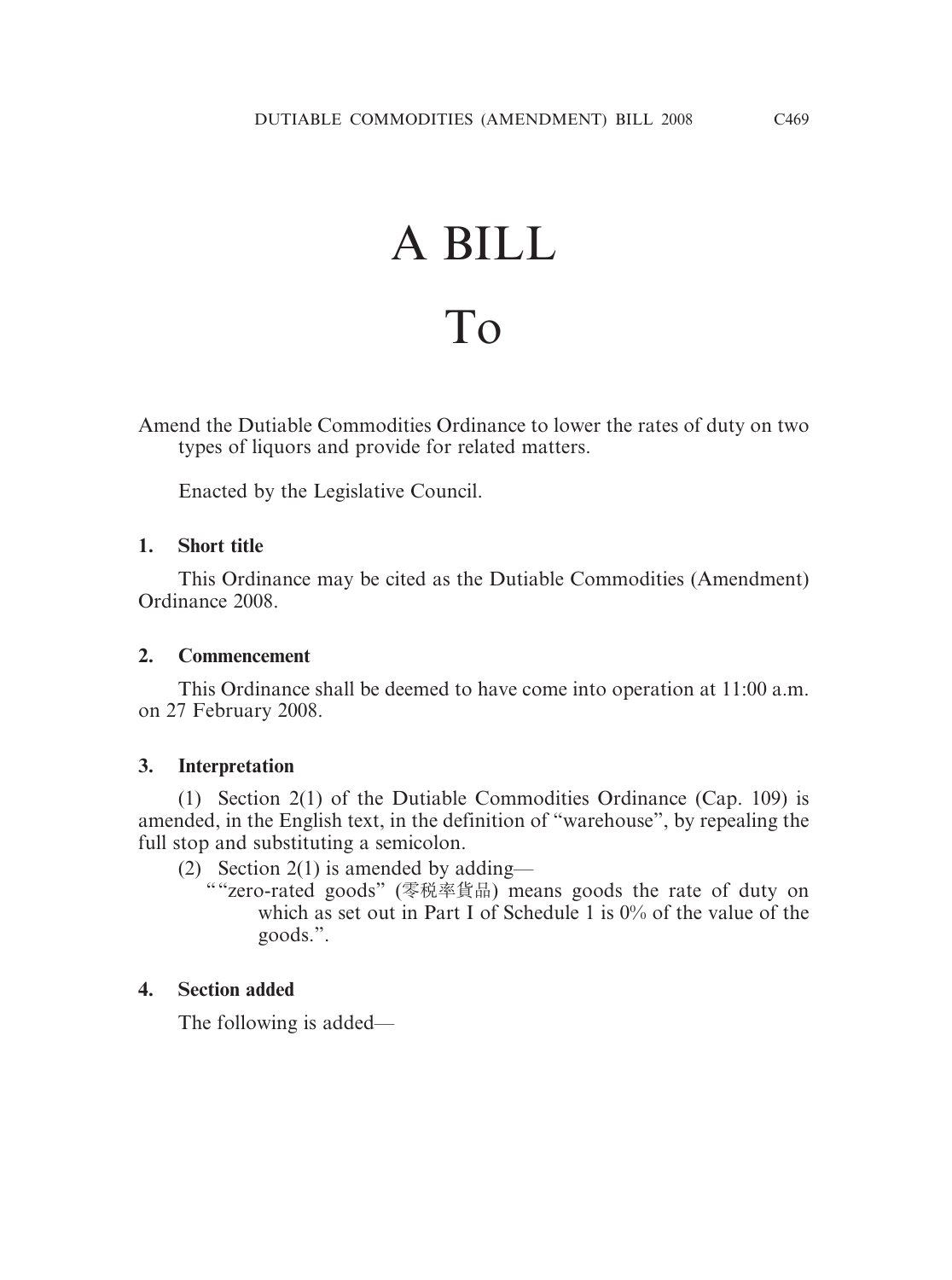#### "**2A. Zero-rated goods**

(1) If on a licence or permit relating to zero-rated goods, the Commissioner or another officer has under section  $7(1)(b)(v)$  endorsed that the duty on the goods is  $0\%$  of the value of the goods, the goods shall be regarded as duty-paid goods for the purposes of this Ordinance.

(2) Unless the context otherwise requires, any reference to dutiable goods in this Ordinance shall be construed as also including zero-rated goods for which there is no licence or permit with an endorsement referred to in subsection (1).".

#### **5. Grant and revocation of licences and permits**

Section 7(1)(*b*) is amended by adding—

"(v) where the licence or permit relates to any zero-rated goods, endorse on the licence or permit that the duty on the goods is 0% of the value of the goods;".

#### **6. Duty exempt goods dutiable in certain cases**

Section 38A is amended by adding—

"(3) This section does not apply to any zero-rated goods exempted under regulation  $12(1)(eb)$  or  $(ec)$  of the Dutiable Commodities Regulations (Cap. 109 sub. leg. A).".

## **7. Schedule 1 amended**

(1) Schedule 1 is amended by repealing "[ss." and substituting "[ss.  $2(1),$ ".

(2) Schedule 1 is amended, in paragraph 1 of Part I, under the column headed "Rate"—

- (*a*) by repealing "20%" and substituting "0%";
- (*b*) by repealing "40%" and substituting "0%".

## **Dutiable Commodities Regulations**

## **8. Exemptions**

(1) Regulation 12(1)(*ea*) of the Dutiable Commodities Regulations (Cap. 109 sub. leg. A) is amended by adding "(not being zero-rated goods)" after "alcoholic liquor".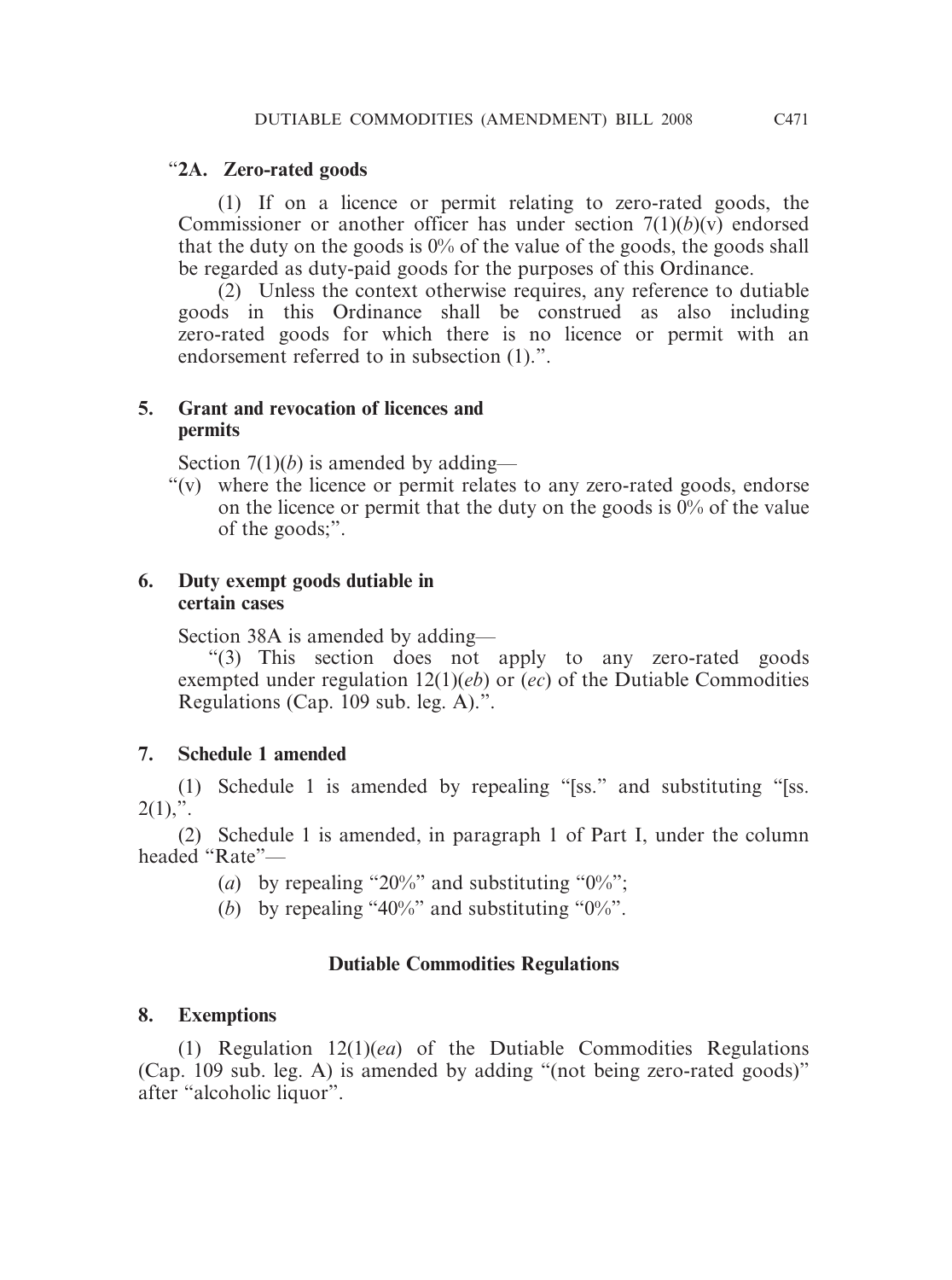- (2) Regulation  $12(1)$  is amended by adding—
	- "(*eb*) zero-rated goods which are—
		- (i) imported by a passenger or crew member of any ship, aircraft, train or vehicle in his baggage;
		- (ii) imported by any person (whether or not he is a passenger or crew member referred to in subparagraph (i)) for his own use; or
		- (iii) bought by a passenger or crew member referred to in subparagraph (i) at a licensed warehouse located at any place approved by the Commissioner in the arrival area at an entry point in Hong Kong;
	- (*ec*) zero-rated goods which—
		- (i) have a value (calculated by reference to section 26A of the Ordinance) of less than \$5,000; and
		- (ii) are imported by any person in a single commercial shipment;".

#### **9. Licences and fees**

The Schedule is amended, in item 3(*b*) of Part I, by repealing "Import" and substituting "For goods which do not consist of zero-rated goods, import".

## **Dutiable Commodities (Exempted Quantities) Notice**

#### **10. Quantities of alcoholic liquor and tobacco exempted from duty**

Section 1(1) of the Dutiable Commodities (Exempted Quantities) Notice (Cap. 109 sub. leg. G) is amended by adding "(not being zero-rated goods)" after "alcoholic liquor".

#### **Explanatory Memorandum**

The main purpose of this Bill is to amend the Dutiable Commodities Ordinance (Cap. 109) ("the Ordinance") to give effect to the proposal in the 2008–2009 Budget to lower the rates of duty on two types of liquors.

2. Clause 1 sets out the short title to the Bill.

3. Clause 2 provides that the Bill when enacted will be deemed to have come into operation at 11:00 a.m. on 27 February 2008.